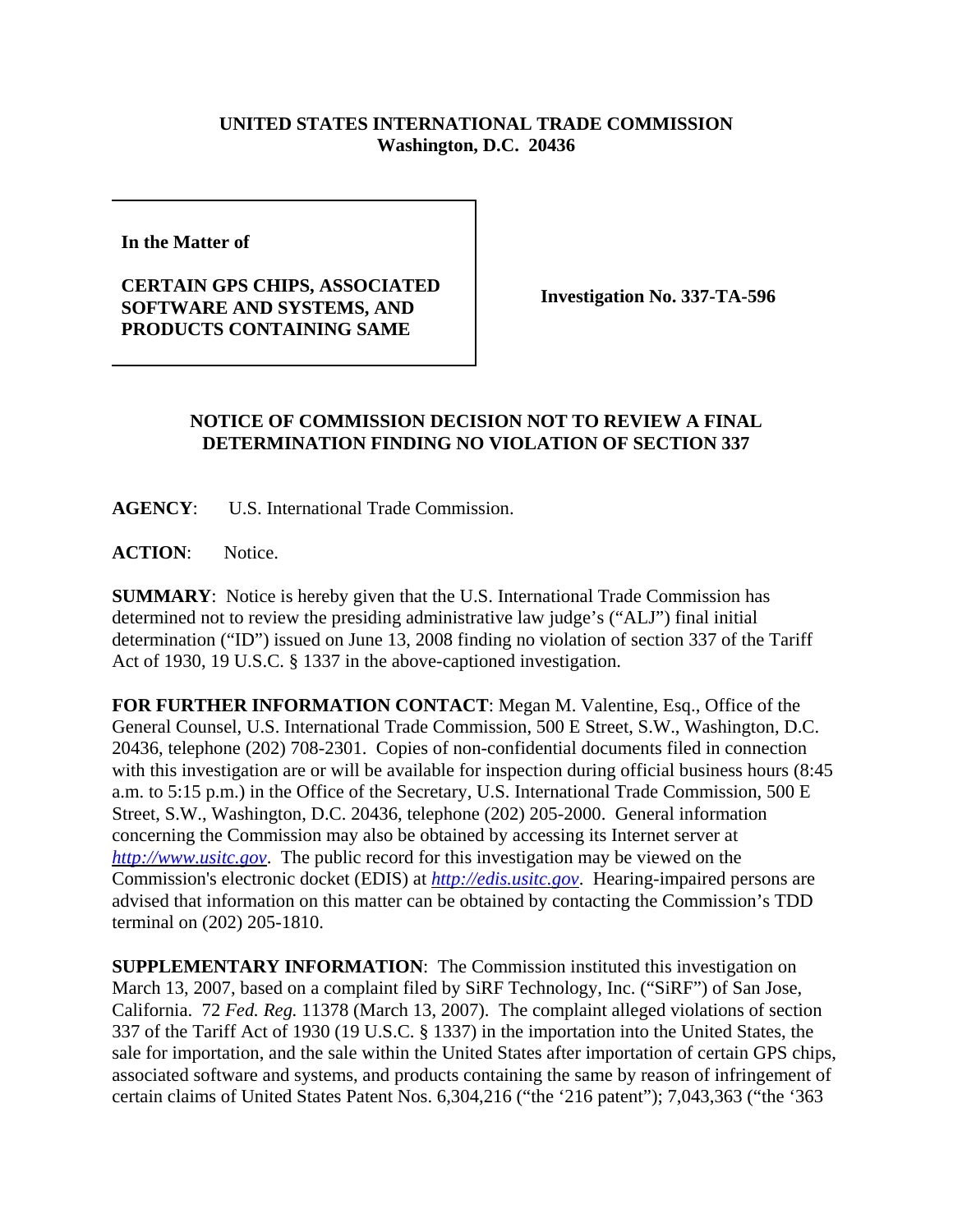patent"); 7,091,904 ("the '904 patent"); and 7,132,980 ("the 980 patent"). The complaint named as respondent Global Locate, Inc. of San Jose, California ("Global Locate"). The complaint and notice of investigation were later amended to include one additional claim of the '904 patent. Subsequently, the investigation was terminated with respect to the '904 patent, the '980 patent, and certain claims of the '216 and the '363 patents, and the complaint and notice of investigation were amended to add Broadcom, Inc. of Irvine, California ("Broadcom") as a respondent to the investigation.

On March 13, 2008, the Commission determined not to review an ID issued by the ALJ granting in part SiRF's motion for summary determination that it had satisfied the importation requirements of 19 U.S.C. § 1337. On March 20, 2008, the Commission further determined not to review an ID issued by the ALJ granting SiRF's motion for summary determination that it had satisfied the economic prong of the domestic industry requirement.

On June 13, 2008, the ALJ issued his final ID finding no violation of section 337 by respondents Global Locate and Broadcom. The ID included the ALJ's recommended determination on remedy and bonding. In the subject ID, the ALJ found that Global Locate's products do not infringe asserted claims 1, 6, 10-12, 17-19, 64, 65, 69, 70, 72, or 73 of the '216 patent. The ALJ also found that the asserted claims are not invalid as anticipated by any prior art. The ALJ further found that SiRF failed to prove that a domestic industry exists for articles protected by the '216 patent. In addition, the ALJ found that Global Locate's products do not infringe asserted claims 7, 8, 10-12, 16, and 18-20 of the '363 patent. The ALJ also found that the asserted claims of the '363 patent are invalid as anticipated by each of the GPS Builder System and the First GPS system. The ALJ further found that SiRF has established that a domestic industry exists for articles protected by the '363 patent.

On June 27, 2008, SiRF filed a petition for review seeking review of the ALJ's ID with respect to the '216 patent. Also on June 27, 2008, Global Locate filed a contingent petition for review, seeking review of certain aspects of the ALJ's findings concerning both the '216 and '363 patents. On July 7, 2008, Global Locate filed an opposition to SiRF's petition for review and SiRF filed a response to Global Locate's contingent petition for review. Also on July 7, 2008, the Commission Investigative Attorney filed a response to both SiRF's petition and Global Locate's contingent petition.

Having examined the record of this investigation, including the ALJ's final ID, the petitions for review, and the responses thereto, the Commission has determined not to review the subject ID.